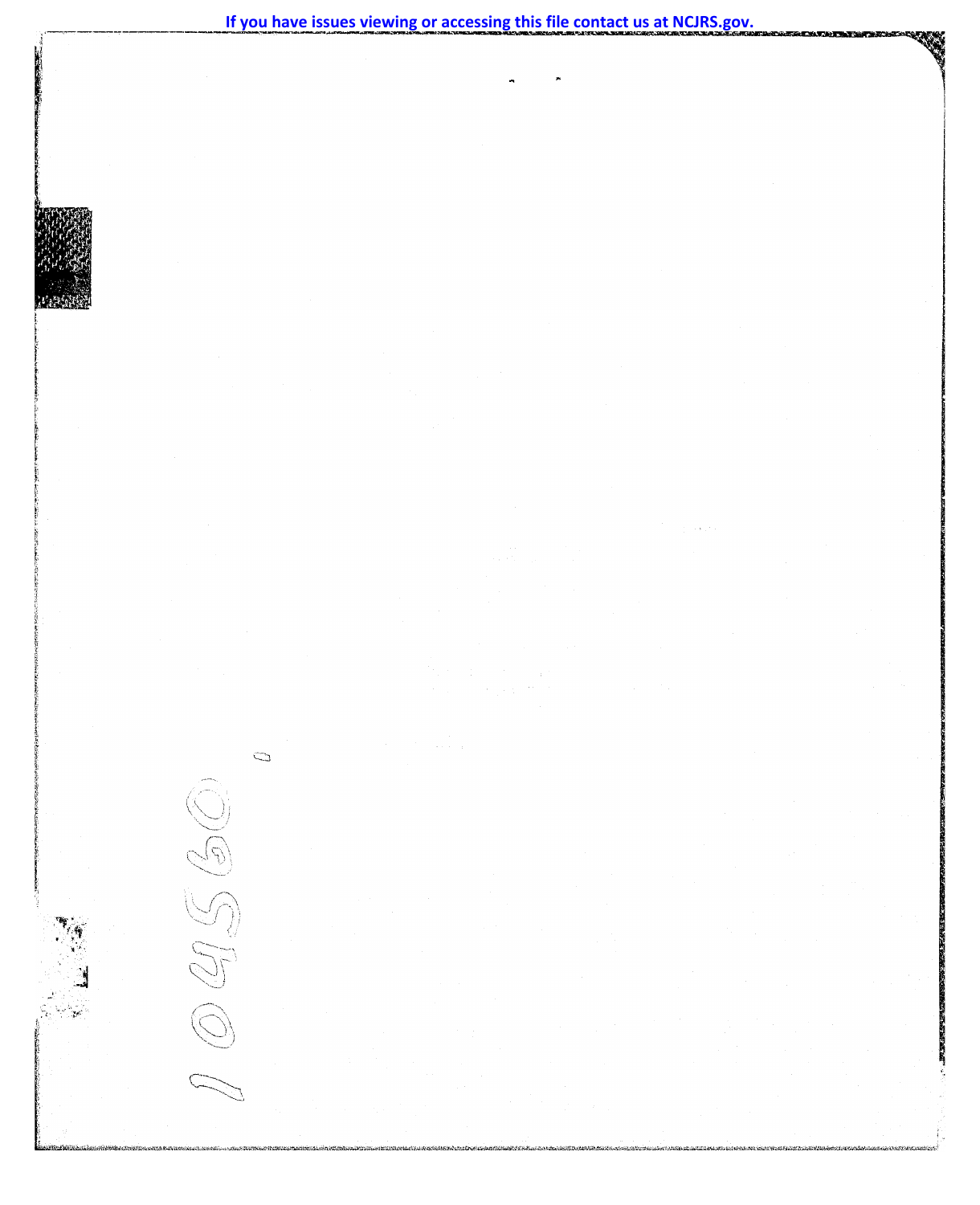



A CONTRACTOR OF A CONTRACTOR OF A CONTRACTOR CONTRACTOR OF A CONTRACTOR CONTRACTOR OF A CONTRACTOR

James K. Stewart, Director

# Restitution and NCJRS Community Service  $00T$ 1988 ACQUISITIONS

#### by Douglas C. McDonald, Vera Institute of Justice

## **Restitution's Ancient Roots**

Court orders to pay restitution or perform community service as a penalty for crimes are being touted as new and innovative sentencing options, but these practices are rooted in practices that are far from new. Requiring offenders to compensate victims for their losses was customary in both ancient civilizations and in the less developed<br>societies we often call "primitive." Victims, or their kin. typically took the lead in organizing the communal reaction to lawbreaking, and the desire for compensation was probably at least as common as the urge to retaliate.

Victim restitution fell into disuse when victims lost their central role in the penal process, a development that occurred when formally organized governments emerged and asserted their authority. Kings and their ministers defined a crime against an individual as a crime against the state, and the machinery of the state assumed the responsibility

Moderator: James Q. Wilson, Collins Professor of Management, University of California, Los Angeles Guests: Newman Flanigan, District Attorney,

Suffolk County, Boston J. Albert Kramer, Judge, Quincy, Massachusetts, District Court Michael Smith, Vera Institute of Justice

Punishment for crimes has traditionally been thought<br>of as "paying a debt to society," but in the case of restitution and community service, this is more than a figure of speech. Restitution demands a payment by the offender to the victim, and community service demands that the offender perform a specific number of hours of work on community projects.

for administering criminal penalties. Victims desiring compensation were referred to the civil courts. Although judges here and there may have continued to order restitution payments as an adjunct to a criminal sanction, it is fair to say that restitution had effectively vanished from criminal law and procedure in Western societies by the 19th century.

## **Contemporary Restitution and Community Service**

The idea resurfaced in the mid-1960's. Penal reformers advocated the use of two different types of restitutionoriented sanctions; direct compensation of the victim by the offender, usually with money although sometimes with services ("victim restitution"), and unpaid service given not to the victim but to the larger community ("community service").

Community service sentences were formalized in the United States when judges in California's Alameda County Court devised, in 1966, a community service sentencing program to punish indigent women who violated traffic and parking laws. Too poor to pay a fine, these women were likely to be sentenced to jail. But putting them behind bars imposed a hardship on their families. By imposing community service orders, the courts broadened their store of available penalties, extracted punishment from the offenders, lightened the suffering visited upon their innocent families, avoided the cost to the public of imprisonment, and produced valuable services to the community at large. As Alameda County's judges gained experience with the new sentencing option, they broadened the program to include male offenders, juveniles, and persons convicted of crimes more serious than traffic or parking violations.

Community service sentences were given a big boost when the British Government instituted a nationwide program in 1973. Within a few years, tens of thousands of offenders throughout the United Kingdom were placed on probation to work off community service obligations. The program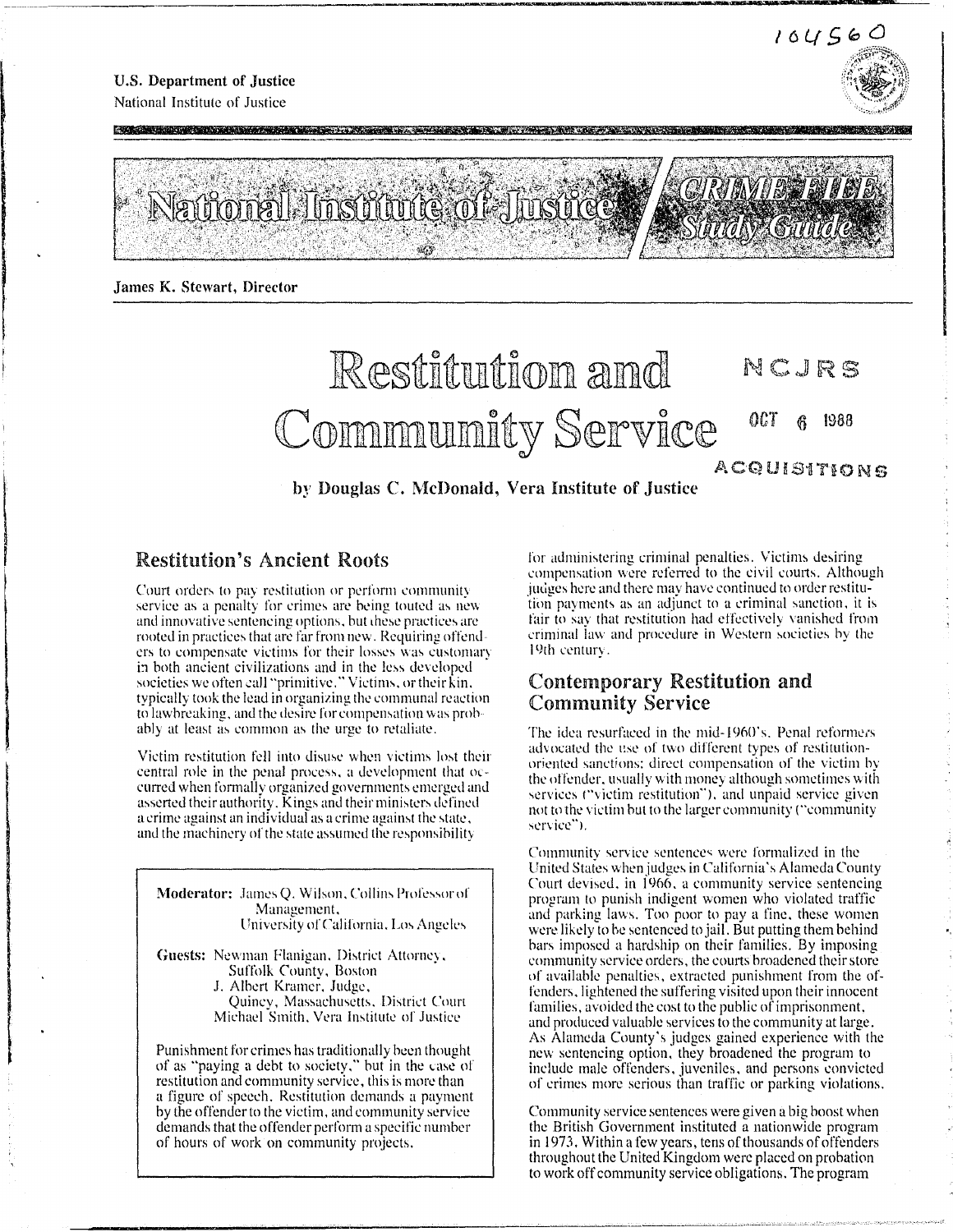demonstrated the feasibility of using the sentence on a large scale, and similar programs sprang up in the United States and other countries, including Australia, New Zealand, and Canada.

Victim restitution programs soon can.e onto the U.S. scene. In 1972, the Minnesota Restitution Program—probably the first such effort--gave prisoners convicted of property offenses the opportunity to shorten their jail stay, or avoid it altogether, if they went to work and turned over part of their pay as restitut on to their victims. Courts throughout the country adopted the idea, modifying it in various ways, and began to incorporate restitution agreements into their sentencing orders.

Today, the most common practice is for the courts to determine the nature and extent of the restitution to be ordered and to impose it as a condition of probation. In perhaps a third of the programs, the scenario resembles that shown in the Crime File program. Prior to sentencing, judges refer willing offenders and victims to courtappointed mediators to negotiate agreements specifying how offenders will compensate victims for their losses or injuries. These agreements are imposed as a condition of the sentence.

In many jurisdictions, victim restitution and community service result from an understanding among all partiesjudge, prosecutor, offender, and victim---that criminal charges will be dropped once restitution is made or community service is performed. This practice is consequently not a sentencing alternative at all but a procedure for diverting the defendant from further prosecution.

Many critics are troubled by these prerrial diversion practices because courts or prosecutors sometimes ohtain what amounts to a sentence from persons who, in many instances, might not have been found guilty had they exercised their right to full-blown adjudication. The preferred procedure, in the eyes of these critics, is to limit restitution or community service obligations to sentences imposed after guilt has been formally established.

Supporters, however, argue that diversion is beneficial precisely because persons not yet wedded to a life outside the law can avoid the stigma associated with a conviction and, consequently, may more readily become law abiding once again. Ultimately, whether one values or disapproves these diversion procedures depends in large part on how they are used and for what types of defendants.

Since the end of the 1970's, the number of community service and restitution programs has increased dramatically. To cope with a growing victims movement, toughened sentiments toward drunk drivers, and jail and prison crowding, State and local governments across the country are rapidly expanding the availability of both types of programs.

A recent survey estimates that there are at least 500 to 800 programs of different sizes for juvenile offenders in this country. No surveys have been done of adult programs in the past decade, but it is probably safe to guess that

This program brought to you by the National Institute of Justice, James K. Stewart, Director. The series produced through a grant to the Police Foundation.

250 to 500 programs serve the criminal courts. With increasing frequency, judges in jurisdictions lacking formally organized programs are also fashioning restitution and community service sentences of their own.

Even though community service and restitution have become more popular in recent years, it is important to recognize that they have still established little more than a beachhead in the American courts. Only a small minority of the courts in this country order either of these sentences with any regularity, and the proportion of offenders receiving them is even smaller. Most judges continue to rely primarily on the few sentencing options that have long been available-imprisonment, fines, probation, and in some States, suspended sentences or their equivalent.

### Why **Use the Sentences?**

One barrier to broader acceptance of victim restitution and **CO**<sup>\*\*</sup> munity service as criminal sentences has been the lack  $u_t$  reement as to why the courts should impose them in the 'st place. What penal objectives should judges try to at, .eve with them? Should the courts punish offenders, rehabilitate them, or restrain them from committing more crimes? Should a sentence be imposed to serve primarily as a deterrent, a message aimed at would-be lawbreakers? Should victim restitution be supported because it has a beneficial effect on offenders or because it serves victims' needs? Or should the courts embrace these sentences as substitutes for imprisonment in the hope that they are more constmctive and less costly to the taxpayer?

The answers to the preceding questions affect the choice of offender to be given the sentence, the nasty or rewarding nature of the work to be demanded, the burdensomeness of the financial restitution demands, and the strictness with which these sentences are enforced.

Many argue that these sentences can be all things to all people and thereby serve several penal purposes simultaneously. The missions of many programs are formulated in vague, abstract, and often idealistic terms. State laws usually provide little guidance because they are typically written to authorize use of the sentences for broad categories of offenses (for example, "all misdemeanors") without indicating why they are to be imposed. This results in considerable diversity of practice from one courthouse to another. and not infrequently, confusion within a single courthouse regarding the proper and acceptable place of these sentences.

However, this multiplicity and imprecision of goals is often a great advantage when the sentences are introduced into courts, because different judges may impose them for different reasons. Whether this will lead to the permanent establishment of these sentences is an open question.

One impulse animating restitution and community service sentencing has been the hope and belief that both may contribute to the rehabilitation of offenders. Disciplined work has long been considered reformative. In addition, offenders performing community service may acquire some employable skills, improved work habits, and a record of quasi-employment that may be longer than any job they've held before. Victim restitution, when it brings offenders and victims face to face, also forces offenders to see firsthand the consequences of their deeds and thus may encourage the development of greater social responsibility and maturity. Some theorists have also argued that offenders' psychic balance and self-esteem are restored when they compensate their victims directly or serve the community more generally.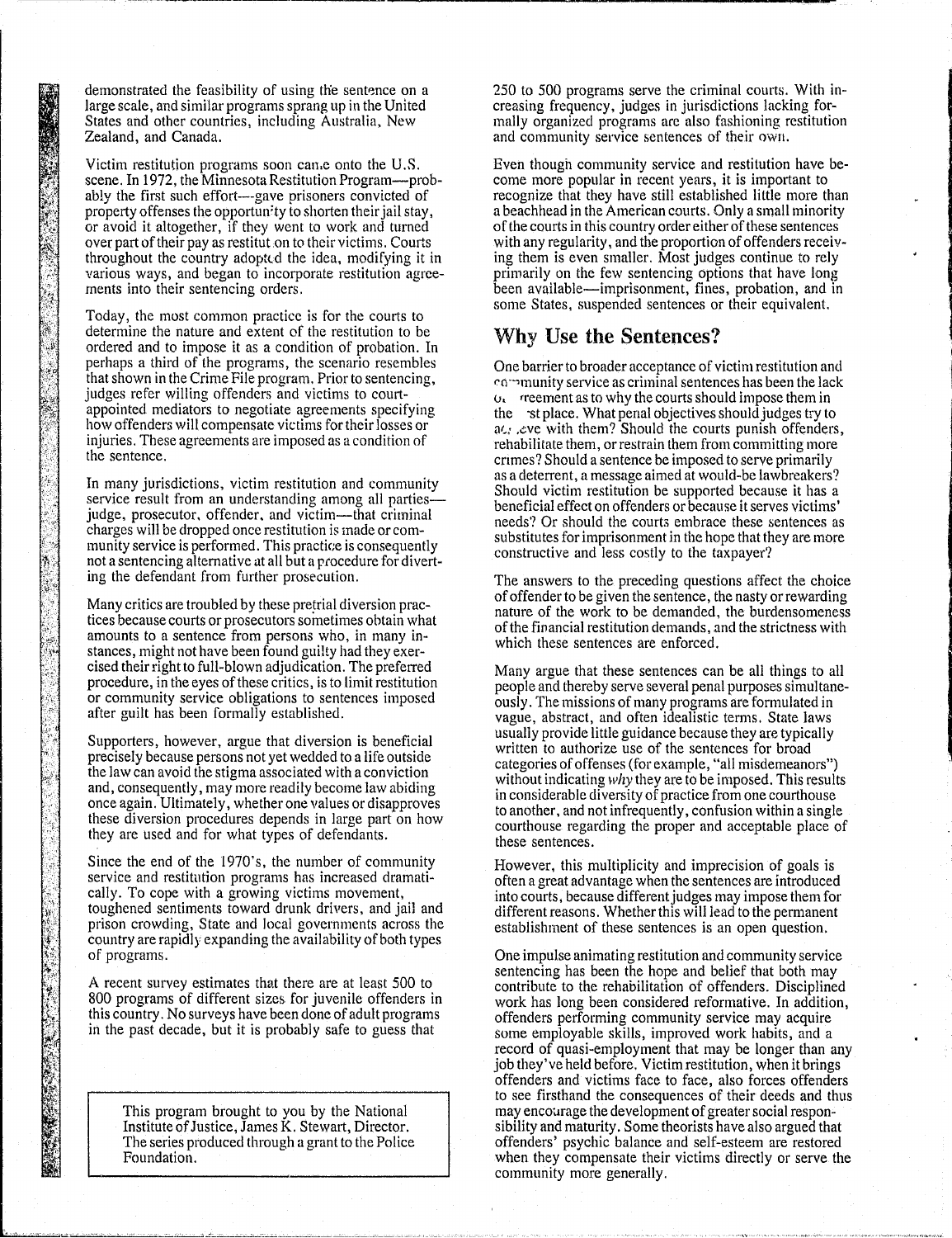## But Do They Rehabilitate?

Unfortunately, very few studies have been done on the effect of restitution and community service on offenders. One study evaluated experiments in four different American juvenile courts. Youths were given at random either traditional sanctions or restitution orders, some of which included a community service obligation. In two of the four courts studied, juvenile offenders who were ordered to pay financial restitution or to perform community service had lower recidivism rates than those given other types of sentences. In the third court, the number of cases was too small to draw strong conclusions, but the findings suggested a similar effect. In the fourth court, there was no difference in subsequent criminality.

-- -------~~---------------------------------------------

The effects of ordering adult offenders to make financial restitution have not been examined with any rigor, but the few existing studies of community service show less promising results than did the juvenile court study described above. British offenders ordered to perform community service were reconvicted at a relatively high rate (35 to 45 percent, depending on the study) within a year of sentence, a rate that was found to be roughly the same for comparable offenders who received either prison sentences or other nonincarcerative sentences.

Similarly, offenders ordered to perform community service in New York City were rearrested no less often (and no more) than offenders of similar backgrounds who were sent instead to jail and subsequently released. One study of community service in Tasmania claims to have found more positive effects, but weaknesses in that study's research design make it hard to accept this conclusion with confidence.

Given the paucity of systematic attention to the effects of restitution and community service sentences, it is difficult to draw any strong conclusions about their effects except to say that we have no evidence that using them makes much difference in the subsequent criminality of adult offenders. For juveniles, the sentences may have some positive effect, for reasons not understood. We do not know much about whether serving these sentences has positive effects on other aspects of offenders' lives, such as their employment.

# Substitutes for Imprisonment?

Both sentences are often advocated as sensible alternatives to incarcerative sentences. It is commonly believed that jails and prisons are schools for crime and that the ability to live in the free community deteriorates as one adjusts to life in the abnormal society of prisoners. As noted above, however, we have no evidence that these nonincarcerative sentences do any better or worse than imprisonment for adults with respect to later criminality. However, the studies tell us if prison or other sentences have greater deterrent or incapacitative effects than community service or restitution; these issues are addressed briefly below.

Is there consequently not a case for preferring use of restitution or community service to imprisonment, if only because imprisonment costs anywhere from \$15,000 to \$40,000 per prisoner per year and because it can cost as much as \$80,000 to \$100,000 to build a single cell? Many State and local governments, laboring under the burden of rising prison and jail populations, have been persuaded by this argument and have for this reason created community service and restitution programs for the courts to use.

Encouraging judges to substitute one of these sanctions for jail or prison terms has produced mixed and often disappointing results. Reducing the use of imprisonment is one of the explicit goals of the British policy, but research suggests that British judges use the community service sentence more often than not in instances when another nonincarcerative penalty would have been imposed. Very few of the American programs have been studied systematically. but the preponderance of young persons, white-collar offenders, and first offenders in these programs suggests that the likelihood of a jail sentence would have been very small for many of them.

Judges are reluctant to impose restitution or community service—or any other relatively unconventional sanction-if they believe that doing so does not serve their particular sentencing goals. To the extent that judges sentence persons to jail to incapacitate them temporarily--- to take them out of circulation for awhile-community service or restitution will probably not be seen as an acceptable alternative. If judges are primarily motivated to rehabilitate offenders, these sanctions may appear to be attractive options, even though their effectiveness is not well supported by extensive research. But judges, in many instances, do not send offenders to jail to rehabilitate them. More often than not, they seek some mix of sanctions for the sake of punishment (because offenders deserve it), for the sake of deten'ing offenders or others from future criminality (to scare them straight), and for incapacitation.

Having to pay restitution or to perform unpaid labor can be seen as punitive, and is punitive. Both sentences create obligations that require some effort and that need to be backed up by coercive authority. If judges are to substitute these sentences for prison terms, they want to know that the conditions are enforced strictly. They also want to be sure that somebody has clear responsibility for seeing that the orders are carried out and that noncompliance is reported to the court. And judges may want these sentences to send this message to offenders: "You are being punished for your deeds. You must take responsibility for your actions and you must not break the law again, upon pain of further punishment." One attempt to "market" a punitive community service sentencing alternative to the courts may be found in a project conducted by the Vera Institute of Justice in New York City. The project demonstrated that judges will accept a nonincarcerative sentence as a substitute for jail if work obligations are enforced and are in essence punitive.

# **Which** Way the Future?

Community service and victim restitution are important additions to the American courts' list of sentencing options. But their future will depend in part on how,—and whether--we resolve the larger debate about the way we should respond to criminals. Beliefs about our ability to control crime were shaken badly by rising lawlessness during the 1960's and 1970's. Legislatures, courts, and the public have lurched from one proposed solution to another. In this unstable world, it is impossible to predict if these new sentences will find an enduring place in the courts or will pass out of existence as yet another fad. If we want to increase the odds that these sentences will become "institutionalized," probably the surest course is to clarify why judges should impose them, under what conditions, and within what limits. Reaching agreement on these questions will not be easy.

 $\mathbb{R}$